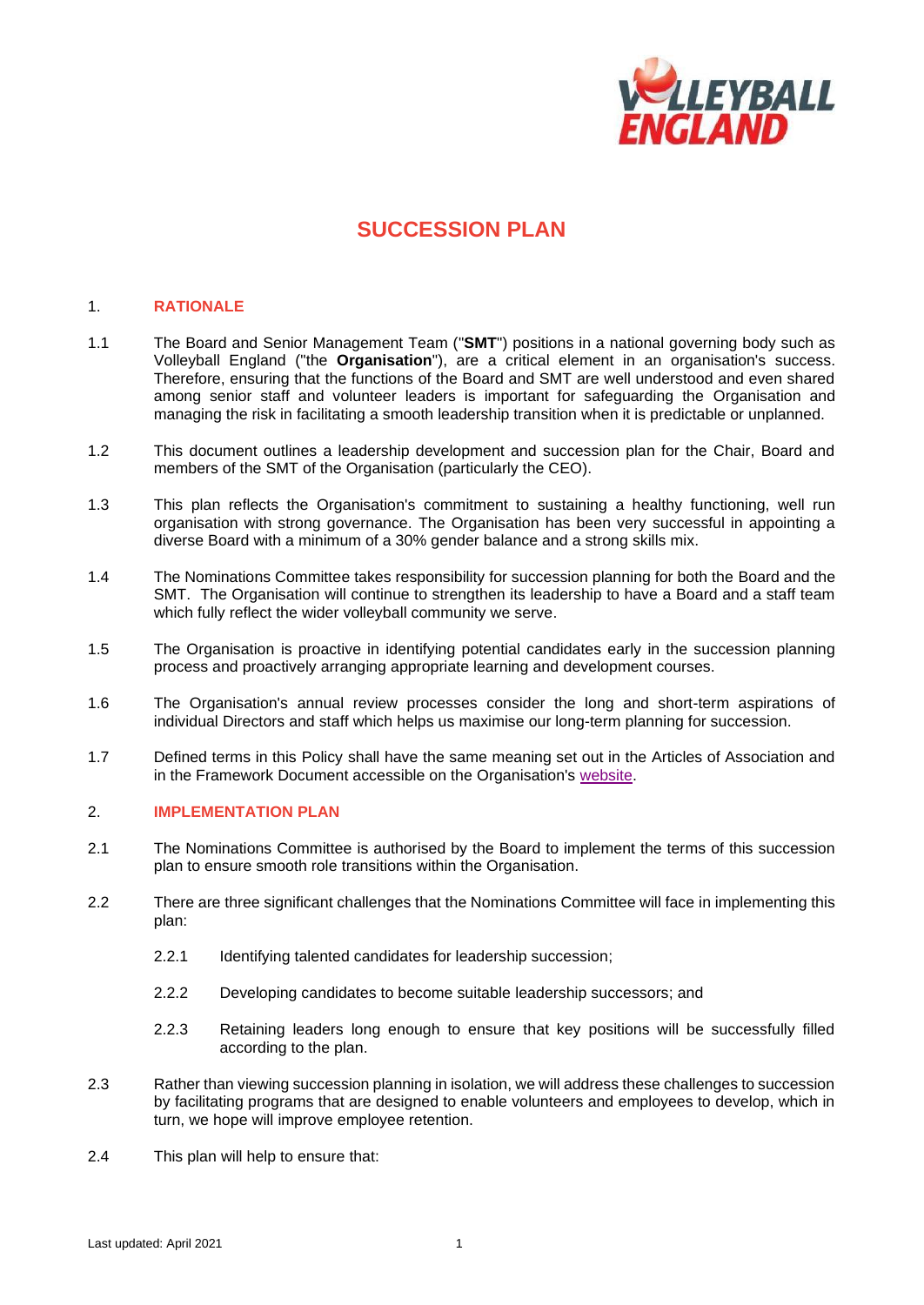

- 2.4.1 succession and recruitment moves forward and is conducted in an equitable manner;
- 2.4.2 candidates are thoroughly vetted and interviewed;
- 2.4.3 action is taken quickly and carefully, so stakeholders know the Organisation continues to move forward;
- 2.4.4 a communications plan is developed so that members and stakeholders know what is going on during the period of transition; and
- 2.4.5 the Board will review the Organisation's finances and the needs of the Organisation, before starting the recruitment process.

### 3. **RECRUITMENT OF ELECTED DIRECTORS**

- 3.1 Any member of the Organisation can be nominated to stand as an elected member of the Board.
- 3.2 To be eligible to stand the individuals must:
	- 3.2.1 prove they are a member of an Affiliated Club;
	- 3.2.2 be nominated by two people who are also members of an Affiliated Club;
	- 3.2.3 go through an open recruitment process overseen by the Nominations Committee (such process to be formal, rigorous and transparent); and
	- 3.2.4 as well as showing commitment to the objects, mission, vision, values and aims of the Organisation, the candidates will need to show they have the knowledge, experience skills which were identified as required in the annual Board skills audit.
- 3.3 The Executive Board shall put forward to the voting Members for election all candidates for the position of any elected Director who complete the recruitment process and, in the opinion of the Board, meet the identified requirements.

### 4. **RECRUITMENT OF INDEPENDENT DIRECTORS**

- 4.1 To be eligible to stand as an Independent Director (including for the Chair position) the individual must show that they are a person free from any close connection to the running of the Organisation and that they would be objectively perceived as independent to the Organisation. A person may still be deemed to be 'independent' even if they are a Member of the Organisation and/or play the sport.
- 4.2 Each candidate shall be required to go through an open recruitment process overseen by the Nominations Committee following a formal, rigorous and transparent recruitment process. The recruitment process will be competence-based and conducted in accordance with the Organisation's recruitment policies.
- 4.3 As well as commitment to the objects, mission, vision, values and aims of the Organisation, candidates will need to show they have the knowledge, experience and skills which were identified to be required in the annual Board skills audit.

#### 5. **RECRUITMENT OF A TEMPORARY OR PERMANENT MEMBER OF THE SMT OR THE FOR THE CEO POSITION**

5.1 The recruitment of a permanent or temporary CEO or a member of the SMT, will be managed by the Nominations Committee in partnership with Sport England and will follow the Organisation's recruitment policy.